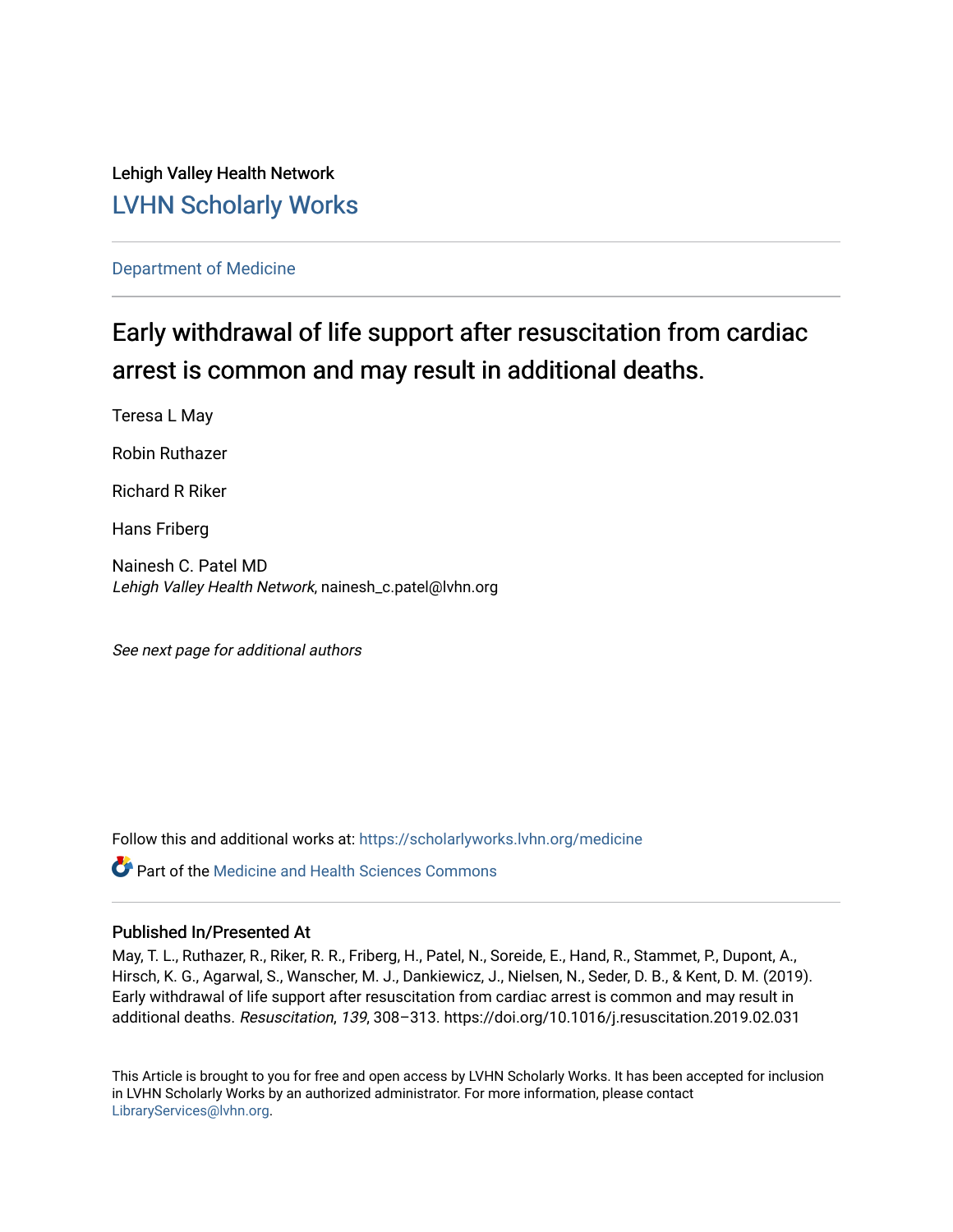## Authors

Teresa L May, Robin Ruthazer, Richard R Riker, Hans Friberg, Nainesh C. Patel MD, Eldar Soreide, Robert Hand, Pascal Stammet, Allison Dupont, Karen G Hirsch, Sachin Agarwal, Michael J Wanscher, Josef Dankiewicz, Niklas Nielsen, David B Seder, and David M Kent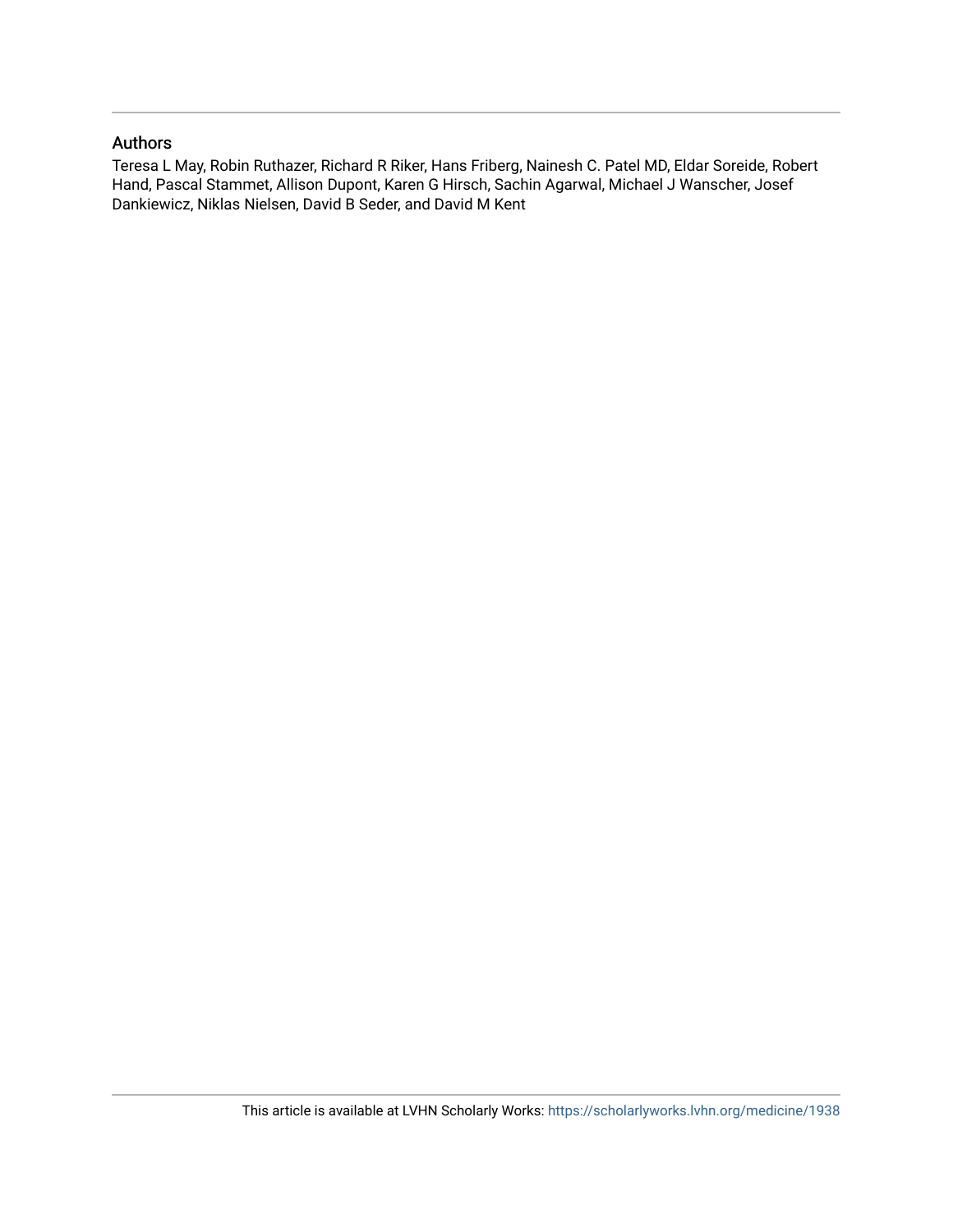

Available online at [www.sciencedirect.com](http://www.sciencedirect.com/science/journal/03009572)

# **Resuscitation**

**EUROPEAN RESUSCITATION COUNCIL** 

journal homepage: [www.elsevier.com/locate/resus c](www.elsevier.com/locate/resuscitation) itation

## Clinical paper

## Early withdrawal of life support after resuscitation from cardiac arrest is common and may result in additional deaths



May Teresa L.<sup>a,b,\*</sup>, Ruthazer Robin<sup>b</sup>, Riker Richard R.<sup>a</sup>, Friberg Hans<sup>c</sup>, Patel Nainesh<sup>d</sup>, Soreide Eldar<sup>e,f</sup>, Hand Robert<sup>g</sup>, Stammet Pascal<sup>h</sup>, Dupont Allison<sup>i</sup>, Hirsch Karen G.<sup>i</sup>, Agarwal Sachin<sup>k</sup>, Wanscher Michael J.<sup>I</sup>, Dankiewicz Josef<sup>c</sup>, Nielsen Niklas<sup>m</sup>, Seder David B.<sup>a</sup>, Kent David M<sup>b</sup>

a Department of Critical Care Services, Maine Medical Center, 22 Bramhall St, Portland, ME, USA

<sup>b</sup> Predictive Analytics and Comparative Effectiveness (PACE) Center, Institute for Clinical Research and Health Policy Studies (ICRHPS), Tufts Medical Center, 800 Washington St. Boston, MA, USA

- <sup>c</sup> Skane University Hospital, Lund University, Department of Cardiology, Cronquists gata 130, 214 28, Lund, Sweden
- <sup>d</sup> Lehigh Valley Hospital and Health Network, Division of Cardiovascular Medicine, 1250 S Cedar Crest Blvd #305, Allentown, PA, USA
- <sup>e</sup> Critical Care and Anesthesiology Research Group, Stavanger University Hospital, Stavanger, Norway

f Department Clinical Medicine, University of Bergen, Norway

<sup>9</sup> Eastern Maine Medical Center, Department of Critical Care, Armauer Hansens vei 20, 4011, Stavanger, Norway

h National Fire and Rescue Services, Medical and Health Department, 1, rue Stumper L-2557 Luxembourg, Luxembourg

i Eastern Georgia, Department of Cardiology, 200 S Enota Dr NE Ste 200, Gainesville GA, USA

<sup>i</sup> Stanford University School of Medicine, Department of Neurology and Neurological Sciences, 213 Quarry Road, Palo Alto, CA, USA

<sup>k</sup> Columbia-Presbyterian Medical Center, Department of Neurology. 710 West 168th Street, New York, NY, USA

l Copenhagen University Hospital Rigshospitalet, Department of Cardiothoracic Anesthesia. 9 Blegdamsvej, Copenhagen, Denmark

m Lund University, Helsingborg Hospital, Department of Clinical Sciences, Anesthesia and Intensive care. Universitesplatsen 2, Helsingborg, Sweden

#### Abstract

Aim: "Early" withdrawal of life support therapies (eWLST) within the first 3 calendar days after resuscitation from cardiac arrest (CA) is discouraged. We evaluated a prospective multicenter registry of patients admitted to hospitals after resuscitation from CAto determine predictors of eWLST and estimate its impact on outcomes.

Methods: CA survivors enrolled from 2012–2017 in the International Cardiac Arrest Registry (INTCAR) were included. We developed a propensity score for eWLST and matched a cohort with similar probabilities of eWLST who received ongoing care. The incidence of good outcome (Cerebral Performance Category of 1 or 2) was measured across deciles of eWLST in the matched cohort.

Results: 2688 patients from 24 hospitals were included. Median ischemic time was 20 (IQR 11, 30) minutes, and 1148 (43%) had an initial shockable rhythm. Withdrawal of life support occurred in 1162 (43%) cases, with 459 (17%) classified as eWLST. Older age, initial non-shockable rhythm, increased ischemic time, shock on admission, out-of-hospital arrest, and admission in the United States were each independently associated with eWLST. All patients with eWLST died, while the matched cohort, good outcome occurred in 21% of patients. 19% of patients within the eWLST group were predicted to have a good outcome, had eWLST not occurred.

\* Corresponding author at: Department of Critical Care Services, Maine Medical Center, 22 Bramhall St, Portland, ME, 04012, USA. E-mail address: [tmay@mmc.org](mailto:tmay@mmc.org) (T.L. May).

<https://doi.org/10.1016/j.resuscitation.2019.02.031>

Received 31 October 2018; Received in revised form 16 February 2019; Accepted 22 February 2019 0300-9572/© 2019 Elsevier B.V. All rights reserved.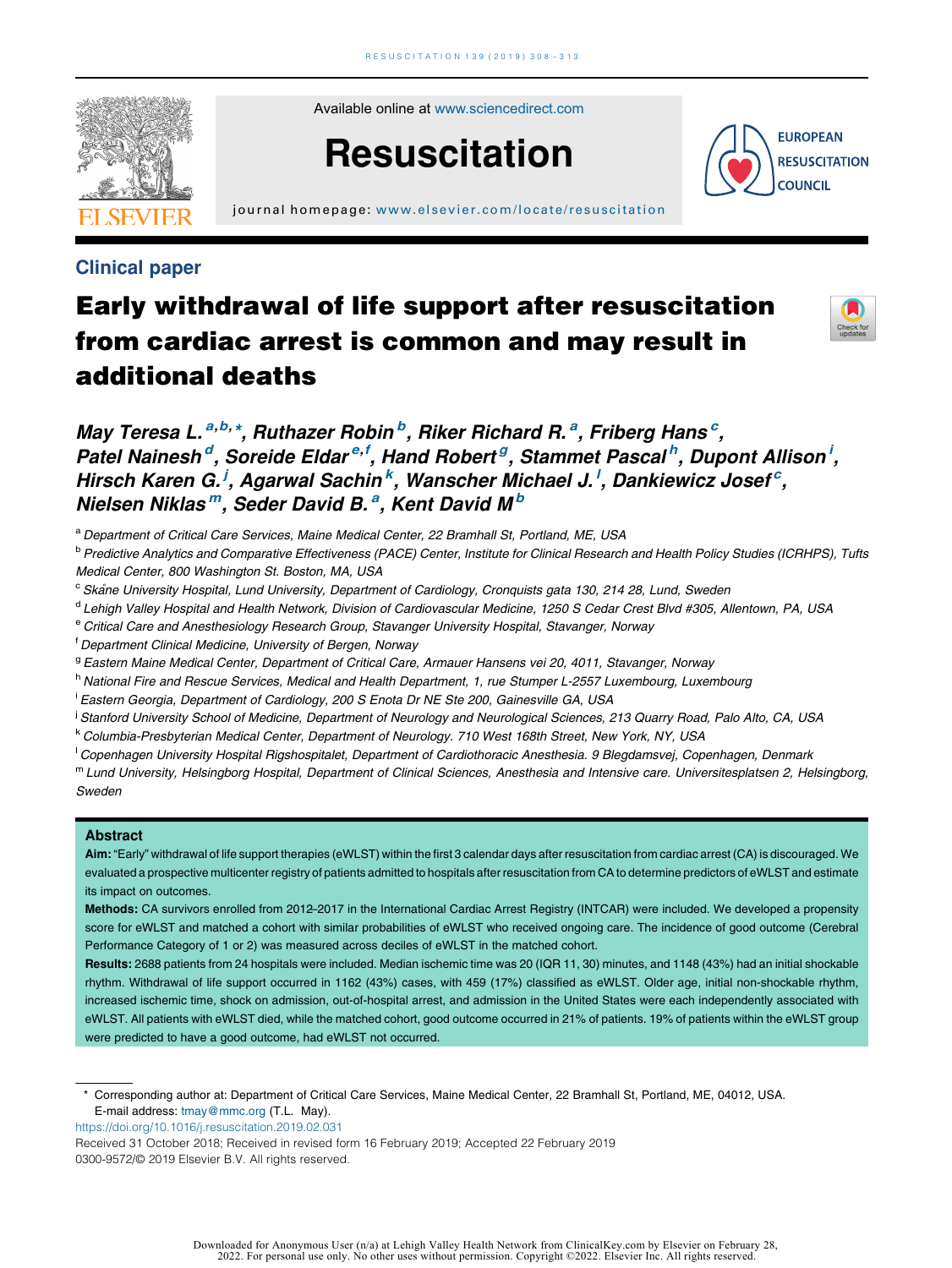Conclusions:Early withdrawal of life support occurs frequently after cardiac arrest.Although the mortality of patients matched to those with eWLST was high, these data showed excess mortality with eWLST.

Keywords: Arrest, Withdrawal, Support, WLST, Palliative, End-of-life, Prognostication

#### Introduction

Withdrawal of life support therapies (WLST) is common in patients with hypoxic-ischemic brain injury following cardiac arrest (CA) and may have a substantial impact on mortality.<sup>1,2</sup> The decision to [withdraw](#page-6-0) life sustaining therapies may be influenced by a patient's prior stated wishes or family preference, but can also be driven by the perception of the treating clinical team that the prognosis is poor. Determination of poor prognosis in the early course of the intensive care unit admission is confounded by the inaccuracy of early physical exam findings, often due to delayed metabolism of sedation in the setting of targeted temperature management (TTM) and organ dysfunction.<sup>3-7</sup> The effect of [WLST](#page-6-0) on outcomes is important to consider.Up to 20% of long-term survivors are reported to have had delayed awakenings, $8-11$  remaining comatose and intubated for  $>48$  h after rewarming from TTM  $8-12$ ; this rate is [higher](#page-7-0) in patients that received benzodiazepines infusions for sedation, especially in the setting of renal dysfunction.<sup>7,13,14</sup> Since early [markers](#page-7-0) of neurologic recovery are difficult to assess, current guidelines recommend delaying neurological prognostication >72 h after rewarming from TTM, <sup>15,16</sup> but practice patterns vary widely and are [influenced](#page-7-0) by low quality data, local customs, and disagreements among experts in the field. Early withdraw of life support (eWLST), usually defined as life support withdrawn  $<$ 72 h post-arrest<sup>15,17</sup> [typically](#page-7-0) results in death, but a lingering concern is that some patients would have had a good functional outcome with a longer period of intensive care management. In clinical trial data, the incidence of eWLST is 25% and 16% of those patients may have a good neurologic recovery<sup>18</sup> but how important this factor is in an unselected registry population is unknown.

We addressed this question using data from the INTernational Cardiac Arrest Registry (INTCAR), which pools in- and out-of-hospital cardiac arrests and includes demographics, arrest-related factors, elements of post-resuscitation care, and functional outcomes. We used propensity matching to compare the outcomes of patients that underwent eWLST to similar patients that had full supportive care continued >3 calendar days after resuscitation. Our hypothesis was that due to the inaccuracy of early prognostication and other factors, there would be patients similar to those that underwent eWLST that ultimately had good outcomes. Those matched cohorts could be used to estimate the number of patients with eWLST who might have done well with ongoing care, which could facilitate estimates of the influence of eWLST in a general post-resuscitation cohort.

#### Methods

#### Data source

We included patients enrolled in INTCAR from 2012–2017. Twentyfour centers from Europe and the United States enrolled consecutive adult patients with both in-hospital and out-of-hospital cardiac arrests. Post-resuscitation care, including timing and decision of WLS, occurred at the discretion of the treating clinicians, but INTCAR centers tend to be those with an academic interest in cardiac arrest care, with protocols and standards in place. The database was maintained at Lund, Sweden and each center had approval from their own Institutional Review Board (IRB) for data collection. The analysis presented here was approved by the IRB at Maine Medical Center.

#### Outcome assessment

eWLST was defined as DNR (do not resuscitate) status, withdraw of life support, and death within three calendar days of cardiac arrest. The risk for a patient to have eWLST was estimated using a logistic regression model for the outcome of eWLST for the entire cohort. As INTCAR is an observational registry, there is no specific treatment protocol for the management of these patients, including prognostication or practices around WLST.

For the analysis of variables associated with eWLST, the functional outcome of interest was defined as a dichotomized Cerebral Performance Category (CPC) at hospital discharge, with good outcome being CPC of 1–2 and poor outcome CPC 3–5 (a range from severe functional impairment to death). The impact of missing data for candidate and outcome variables on the model was assessed.

#### Development of a propensity model for eWLST

First, a propensity score for eWLST was developed and used to estimate the probability of each patient to have eWLST. The propensity score was developed using a multivariable logistic regression process.

An a priori list of candidate variables associated with eWLST was selected using previously established factors and clinical judgment. We selected variables present at the time of admission for consideration, including age, sex, medical diagnosis, independent living status prior to arrest, geographic region (United States vs. European), initial shockable rhythm, ischemic time (including no-flow and low-flow time), location of arrest (in-hospital vs. out-of-hospital), witnessed event, defibrillation, bystander CPR, and shock on admission (defined as systolic blood pressure <90 mmHg for 30 min or the need for supportive measures needed to maintain a systolic blood pressure of 90 mmHg. Continuous variables were assessed for linear associations with the (log odds) of the eWLST outcome and final model variables were assessed for collinearity. Age was transformed from continuous to decade-intervals, starting at age 18. We evaluated standardized mean differences, using an alpha of <0.1 to assess for covariate imbalance.

#### Identifying cardiac arrest survivors similar to eWLST patients using the propensity score

We identified patients with eWLST and used the propensity score to match those eWLST patients to patients who did not undergo eWLST in a 1:2 ratio, using the R MatchIt package.<sup>19</sup> The method of matching was 'optimal,' where the patients were matched based on the smallest average absolute distance across all the matched pairs. Matching was evaluated by visual inspection of covariates,<sup>20</sup> including histograms of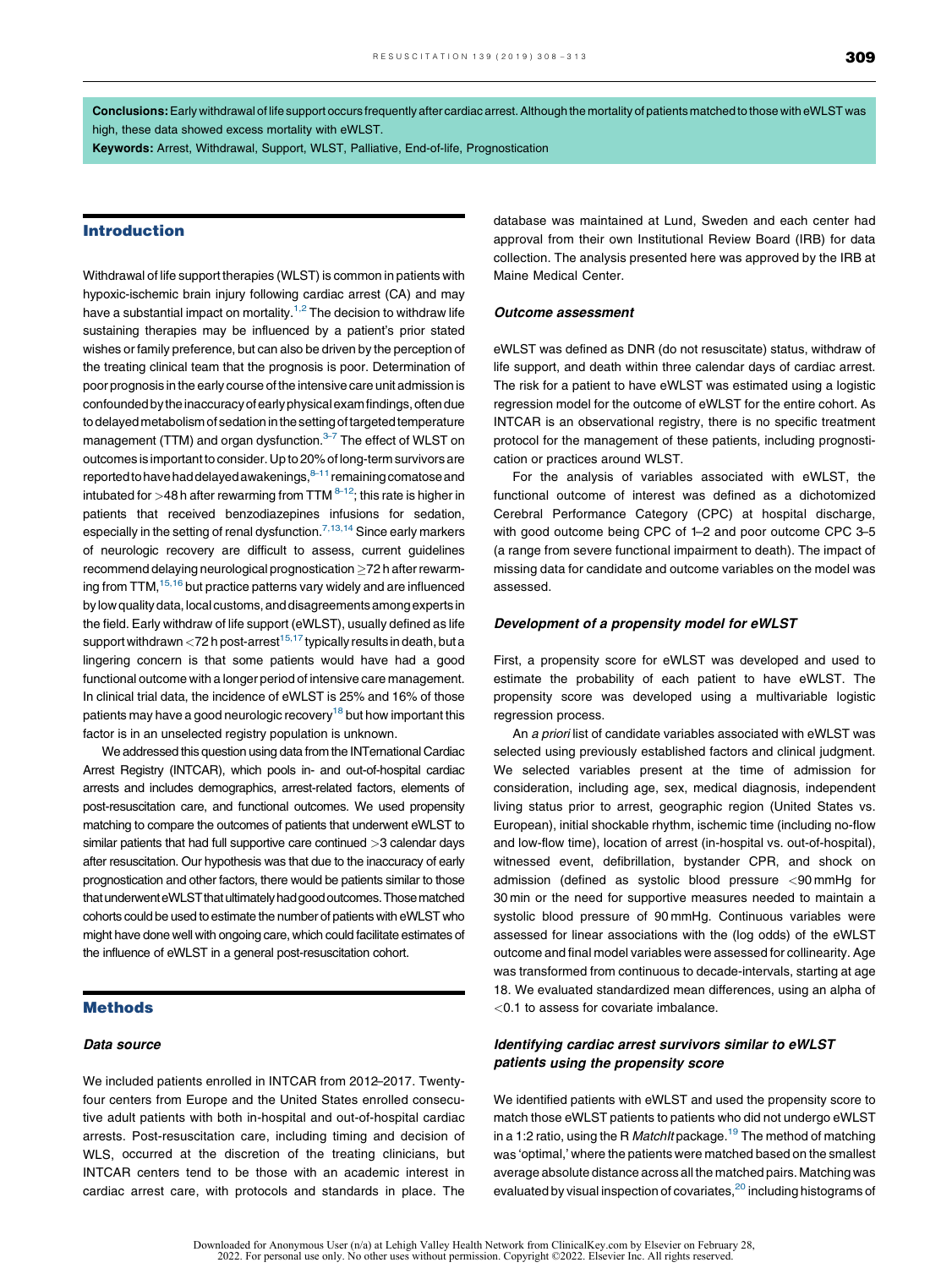the propensity score of matched and non-matched patients in each treatment group as well as a univariate mean distance for key covariates. Unmatched patients were excluded.

Once cohorts were matched, deciles of propensity score for eWLST were calculated and within each decile the percentage of the matched cohort without eWLST was determined. In each decile of propensity for eWLST, the incidence of good functional outcome was calculated in patients who did not experience eWLST. We then computed a weighted average of the percent with a good functional outcome based on each decile of propensity in the patients that underwent eWLST.

## **Results**

#### **Participants**

3104 patients from 24 different hospitals were included in the registry between the selected dates. 2688 (87%) patients had complete data for candidate variables and outcomes. Mean age was  $62 (\pm 16)$  years, median ischemic time was 20 (IQR 11, 30) minutes, 1148 (43%) had a shockable rhythm, and 1677 (62%) received bystander CPR (Table1). Of the total 2688 patients with complete data, WLST occurred in a total of 1162 (42%) patients at any time, with 459 (17%) defined as eWLST.

#### Missing data

There were 416 patients with missing data. Patients with missing data had a mean age of 62  $(\pm 17)$  and median ischemic time of 30 (IQR 17, 53) min. A comparison of the groups of patients with and without missing data is shown in Supplement Table 1.

#### Propensity model eWLST

In the univariate model, all 12 factors were associated with eWLST and were included in the propensity model with the exception of bystander CPR and defibrillation, which were dropped due to association with the witnessed arrest variable. In the multivariate

#### Table 1 – Patient demographics.

| Variable                                      | All patients in analysis |
|-----------------------------------------------|--------------------------|
| N                                             | 2688                     |
| Age, mean (SD)                                | 62 $(\pm 16)$            |
| Female sex, n (%)                             | 915 (34)                 |
| Number of medical comorbidities (median, IQR) | 2(1,3)                   |
| Prior independent living                      | 2172 (81)                |
| US Center n (%)                               | 1752 (65)                |
| Shockable Rhythm n (%)                        | 1148(43)                 |
| Ischemic time (median, IQR)                   | 20 (11, 30)              |
| Out-of-hospital arrest n (%)                  | 1717 (77)                |
| Witnessed n (%)                               | 2168(81)                 |
| Defibrillation n (%)                          | 1639 (61)                |
| Bystander CPR n (%)                           | 1677 (62)                |
| Shock on admission n (%)                      | 1466 (55)                |
| WLST $n$ $%$                                  | 1162 (43)                |
| eWLST $n$ $%$                                 | 459 (17)                 |

Description of patients included in risk model.

US: United States, CPR: cardiopulmonary resuscitation, WLST: withdraw of life sustaining therapies.

model, variables associated with eWLST were older age, by decade, (OR 1.2, CI 1.1–1.3), increased ischemic time, a nonshockable initial heart rhythm (OR 2.6 (1.4–2.4), out-of-hospital arrest (OR 1.7 (1.3–2.4), shock on admission (OR 1.8 (1.5–2.3), and United States region (OR 1.9 (1.3–2.3) (Supplement Table 2).

#### Matching patients with and without eWLST

Using 1:2 matching ratio, all 459 patients with eWLST were matched (without replacement) to 918 patients without eWLST. 1311 patients without eWLST were unmatched and not included in the analysis. Overlap between the probability of eWLST in the matched and unmatched groups are shown in [Fig.](#page-5-0) 1. A comparison of matched and unmatched data is shown in [Table](#page-5-0) 2. There were no differences in the frequency of candidate variables between the two exposure groups after propensity matching [\(Table](#page-6-0) 3).

#### Outcome by propensity of eWLST

Among matched patients grouped into deciles of probability for eWLST, survival with good functional outcome occurred between 0 and 40% of patients. The highest good outcome rate was in the lowest deciles of risk. No patients survived in the matched cohort past the 50th percentile of risk. The overall rate of good outcome in the matched group that did not receive eWLST was 21%. When outcomes of matched patients were reweighted according to risk, we found that 19% of the eWLST cohort were anticipated to have a good outcome.

#### **Discussion**

Withdrawal of life support therapies within 3 calendar days of admission was common, occurring in 17% of all patients in this registry cohort. Twenty one percent of patients matched to those who received eWLST had a good outcome. Risk factors for eWLST were older age, female gender, medical comorbidities, non-independent living prior to arrest, non-shockable initial heart rhythm, longer ischemic time, unwitnessed arrest, out-of-hospital arrest, shock on admission, and admission in the United States.

This study complements work done by Elmer et al. who showed in an adjusted propensity analysis that in a clinical trial population, subjects exposed to eWLST were expected to have 26% survival and 16% good functional outcome with ongoing intensive care.<sup>18</sup> Extrapolated nationally, they reported that eWLST may lead to approximately 2300 excess deaths in the United States each year of whom nearly 1500 (64%) might have had good functional recovery.<sup>18</sup> Our findings show a similar rate of eWLST as the above study and a higher rate of good functional outcomes in survivors compared to the cohort described above.

Strengths of this study include data from a large number of (mostly) academic centers, and the use of a propensity matched model to compare patients with and without eWLST. This is also the first assessment of this type outside of a clinical trial setting, a "real-world" cohort of patients which may be comparable to those seen in general clinical practice. There are also several important study limitations to consider. As sequential registry enrollments could not be verified, selection bias is possible. Since patients with short hospital course would more likely be excluded, this bias would cause underestimation of eWLST. Additionally, the reasons for eWLST were not recorded in the data set, and therefore the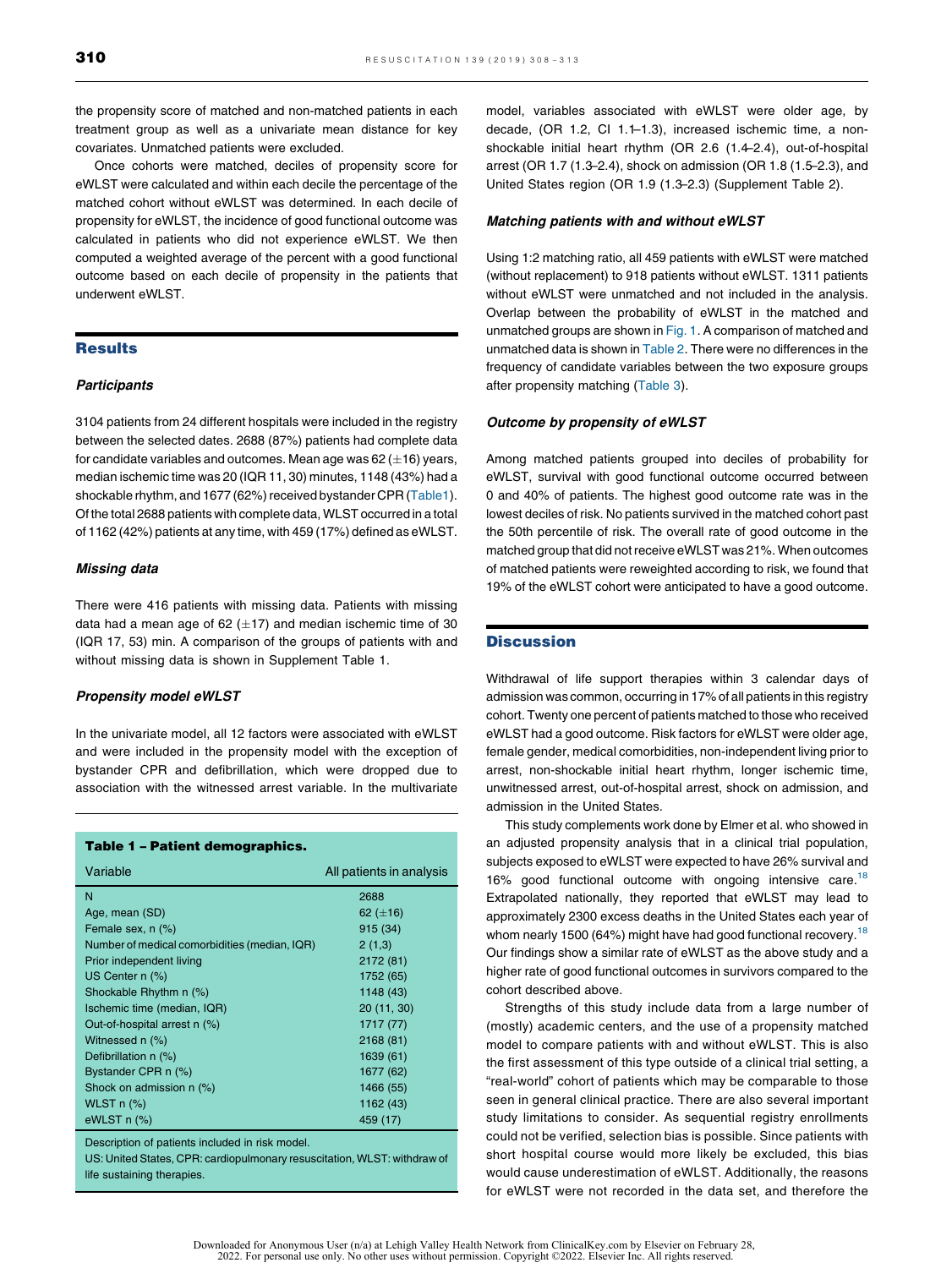



<span id="page-5-0"></span>



**Raw Control** 





Fig. 1 – Distribution of risk for eWLST for all patients with eWLST (A), all patients (C), and matched patients without eWLST (D).

| Table 2 – Patient characteristics by eWLST status.                                                                                                      |                            |                                |                     |  |  |
|---------------------------------------------------------------------------------------------------------------------------------------------------------|----------------------------|--------------------------------|---------------------|--|--|
| Variable                                                                                                                                                | All patients without eWLST | Matched patients without eWLST | Patients with eWLST |  |  |
| N                                                                                                                                                       | 2229                       | 918                            | 459                 |  |  |
| Age, mean (SD)                                                                                                                                          | 61 $(\pm 16)$              | 65 $(\pm 15)$                  | 66 $(\pm 15)$       |  |  |
| Female sex, n (%)                                                                                                                                       | 721 (32)                   | 368(40)                        | 194 (42)            |  |  |
| Number of medical comorbidities (median, IQR)                                                                                                           | 2(1,3)                     | 2(1,3)                         | 2(1,3)              |  |  |
| US Center $n$ $(\%)$                                                                                                                                    | 1399 (63)                  | 638 (70)                       | 353(77)             |  |  |
| Shockable Rhythm n (%)                                                                                                                                  | 1037(47)                   | 190(23)                        | 111(24)             |  |  |
| Ischemic time (median, IQR)                                                                                                                             | 20(10, 30)                 | 35(15, 40)                     | 26(17,41)           |  |  |
| Out-of-hospital arrest n (%)                                                                                                                            | 1684 (76)                  | 767 (84)                       | 388 (85)            |  |  |
| Witnessed $n$ $(\%)$                                                                                                                                    | 1825 (82)                  | 694 (76)                       | 343(75)             |  |  |
| Shock on admission n (%)                                                                                                                                | 941 (44)                   | 546(61)                        | 281(63)             |  |  |
| WLST $n$ $%$ )                                                                                                                                          | 703 (32)                   | 0(0)                           | 459 (100)           |  |  |
| Hospital CPC 1-2 $n$ (%)                                                                                                                                | 862 (39)                   | 396(43)                        | 0(0)                |  |  |
| US: United States, WLST: Withdraw of life sustaining therapies, eWLST: early withdraw of life sustaining therapies, CPC: cerebral performance category. |                            |                                |                     |  |  |

reasons for eWLST (whether due to a patient's previously stated wishes, family wishes or to presumed medically futility) cannot be established. Another limitation is that the model cannot account for registered covariates, including severity of shock, early seizures or center resources for more aggressive treatment. With the data available, however, these patients were well-matched by propensity score, as our matched cohort was extremely similar to the eWLST group. Next, since the exact time of admission is unavailable in INTCAR, we were unable to use a precise 72 h time frame to define eWLST. Instead, we chose to define eWLST as being within three calendar days. This may have resulted in exclusion of some patients that died after WLST on hospital day 4 but within 72 h, thus possibly underestimating the true incidence of eWLST. Lastly, we included a CPC of 3 in the poor outcome group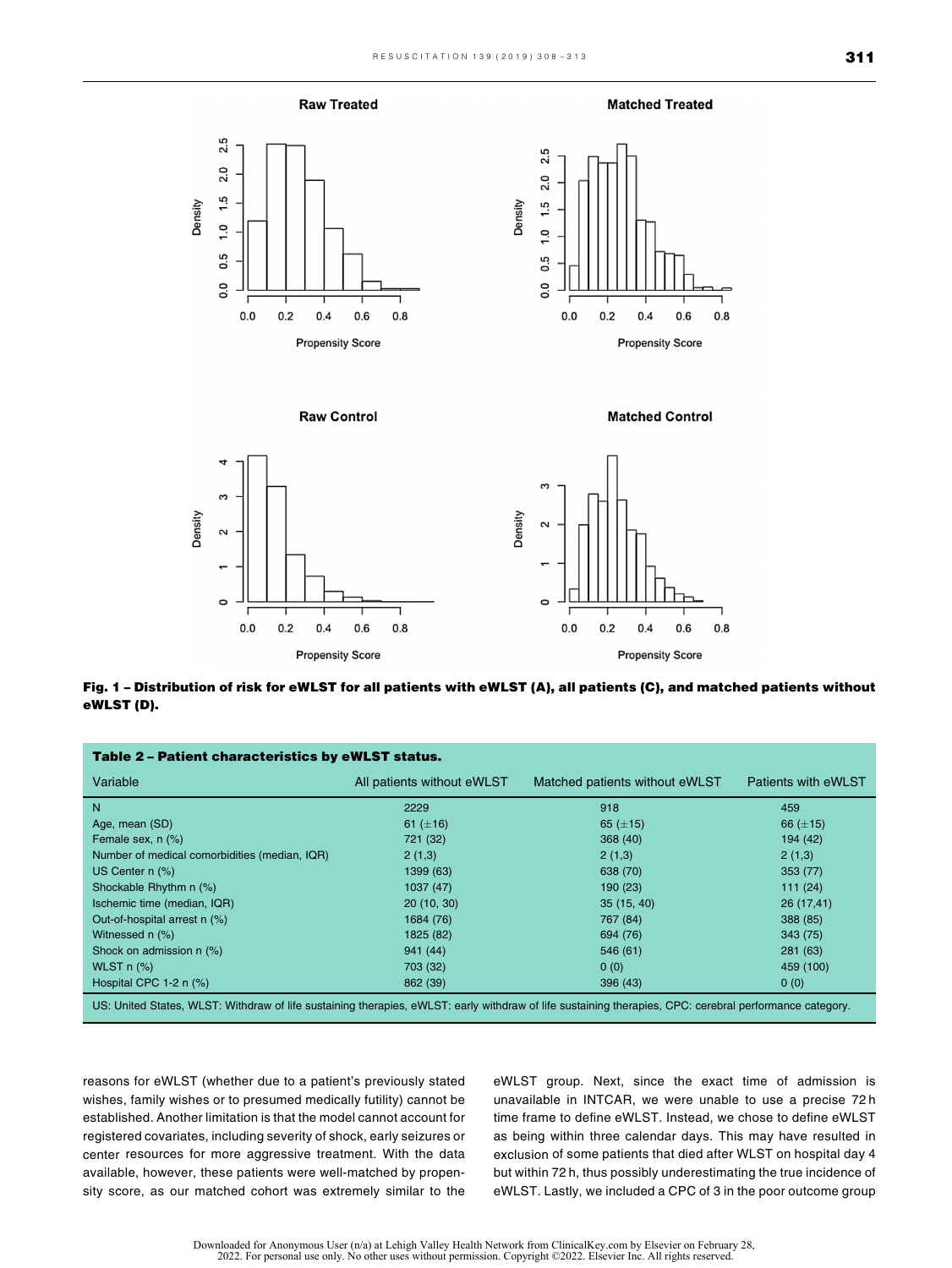<span id="page-6-0"></span>

| rapie 3 – Kate of outcome in ewest and matched non-ewest by decile of risk. |             |                           |                                  |  |  |
|-----------------------------------------------------------------------------|-------------|---------------------------|----------------------------------|--|--|
| Likelihood of eWLST:                                                        | eWLST (459) | Non eWLST (matched) (918) | % of non-eWLST with GOOD OUTCOME |  |  |
| $<10\%$                                                                     | 55(12)      | 110(12)                   | 44 (40)                          |  |  |
| 10-20%                                                                      | 127(28)     | 255(28)                   | 74 (29)                          |  |  |
| 20-30%                                                                      | 109(24)     | 288(31)                   | 47 (16)                          |  |  |
| 30-40%                                                                      | 71 (15)     | 162(18)                   | 19(12)                           |  |  |
| 40-50%                                                                      | 53(12)      | 69(8)                     | 4(6)                             |  |  |
| 50-60%                                                                      | 28(6)       | 18(2)                     | 0(0)                             |  |  |
| 60-70%                                                                      | 16(3)       | 16(2)                     | 0(0)                             |  |  |
| All                                                                         | 100%        | 100%                      |                                  |  |  |
| % non eWLST with good outcome                                               |             |                           | 21%                              |  |  |
| Reweighted to match eWLST group,                                            |             |                           | 19%                              |  |  |
| estimate of % matched patients that                                         |             |                           |                                  |  |  |
| may have had a good outcome                                                 |             |                           |                                  |  |  |

#### Table 3 – Rate of outcome in eWLST and matched non-eWLST by decile of risk.

which some patients and families would not consider equivalent to coma or death; this would also underestimate the true incidence of good outcome after eWLST.

Previously reported reasons for early withdrawal include familyteam communication difficulties $^2$  and documentation of 'probable' poor outcome by the primary team, even despite patients receiving sedation during clinical exams.<sup>21</sup> Age and gender were not predictive of early vs. delayed awakening in some reports $12,21$  but [were](#page-7-0) predictive in others. Overall, very little data exist on patient selection for eWLST. In the Targeted Temperature Management Trial, reasons for WLST before prognostication included failing circulation, multiorgan failure, ethical reasons, medical co-morbidities, and brain death.<sup>22</sup> The difference between United States and European Centers has been previously described, suggesting a patient or physician cultural difference, with US centers having a higher propensity for eWLST in patients with otherwise similar prognostic factors.

Although some patients may undergo eWLST for entirely appropriate reasons, such as the determination of a prior existing "do not attempt resuscitation" order that was not honored, or impending circulatory collapse, it is likely that in some patients eWLST may have been performed due to mistaken prognosis. Addressing this aspect of cardiac arrest care in appropriate patients has the potential to influence the timing of neurologic prognostication, the content of family communications, and even the overall outcomes of patients resuscitated from cardiac arrest internationally– especially in the United States where eWLST occurs more often. As most patients who had a good outcome had a low propensity for early withdrawal, and because our propensity score was composed of variables that are well known to be highly prognostic for poor outcomes, this suggests that formal application of a futility instrument may be able to prevent some inappropriate withdrawal of therapy due to inaccurate prognostication. Given that eWLST may be largely based on often inaccurate perceptions of poor outcome, more work should be done to understand the potential biases affecting this decision.

## **Conclusions**

Early withdrawal of life support after cardiac arrest occurs frequently in clinical practice, and has a profound, independent association with mortality and functional outcome after cardiac arrest. Patients matched to those with eWLST had 21% survival with favorable neurologic outcomes, when stratified across propensity deciles.

These data support a strategy of delayed prognostication and delay of decisions regarding WLST in the first three days post-arrest in most cardiac arrest. Further research, focusing on the reasons for eWLST to separate clinically appropriate patient-centered decisions from prognostic error are warranted.

#### Conflicts of interest

None.

#### Acknowledgements

We appreciate our patients and their families, our data abstractors, and the clinical teams caring for our post-resuscitation cardiac arrest patients, and thank them for their participation and efforts to improve cardiac arrest outcomes.

#### Appendix A. Supplementary data

Supplementary material related to this article can be found, in the online version, at doi[:https://doi.org/10.1016/j.resuscitation.2019.02.031](https://doi.org/10.1016/j.resuscitation.2019.02.031).

#### R E F E R E N C E S

- 1. Cronberg T, Horn J, Kuiper MA, Friberg H, Nielsen N. A [structured](http://refhub.elsevier.com/S0300-9572(19)30048-6/sbref0005) approach to neurologic [prognostication](http://refhub.elsevier.com/S0300-9572(19)30048-6/sbref0005) in clinical cardiac arrest trials. Scand J Trauma Resusc Emergency Med [2013;21:45.](http://refhub.elsevier.com/S0300-9572(19)30048-6/sbref0005)
- 2. Dale CM, Sinuff T, Morrison LJ, Golan E, Scales DC. [Understanding](http://refhub.elsevier.com/S0300-9572(19)30048-6/sbref0010) early decisions to withdraw [life-sustaining](http://refhub.elsevier.com/S0300-9572(19)30048-6/sbref0010) therapy in cardiac arrest survivors. a qualitative [investigation.](http://refhub.elsevier.com/S0300-9572(19)30048-6/sbref0010) Ann Am Thorac Soc [2016;13:1115](http://refhub.elsevier.com/S0300-9572(19)30048-6/sbref0010)–22.
- 3. Greer DM, Yang J, Scripko PD, et al. Clinical [examination](http://refhub.elsevier.com/S0300-9572(19)30048-6/sbref0015) for [prognostication](http://refhub.elsevier.com/S0300-9572(19)30048-6/sbref0015) in comatose cardiac arrest patients. Resuscitation [2013;84:1546](http://refhub.elsevier.com/S0300-9572(19)30048-6/sbref0015)–51.
- 4. Tortorici MA, Kochanek PM, Poloyac SM. Effects of [hypothermia](http://refhub.elsevier.com/S0300-9572(19)30048-6/sbref0020) on drug disposition, metabolism, and response: a focus of [hypothermia](http://refhub.elsevier.com/S0300-9572(19)30048-6/sbref0020)mediated alterations on the [cytochrome](http://refhub.elsevier.com/S0300-9572(19)30048-6/sbref0020) P450 enzyme system. Crit Care Med [2007;35:2196](http://refhub.elsevier.com/S0300-9572(19)30048-6/sbref0020)–204.
- 5. Tortorici MA, Mu Y, [Kochanek](http://refhub.elsevier.com/S0300-9572(19)30048-6/sbref0025) PM, Xie W, Poloyac SM. Moderate hypothermia prevents cardiac [arrest-mediated](http://refhub.elsevier.com/S0300-9572(19)30048-6/sbref0025) suppression of drug